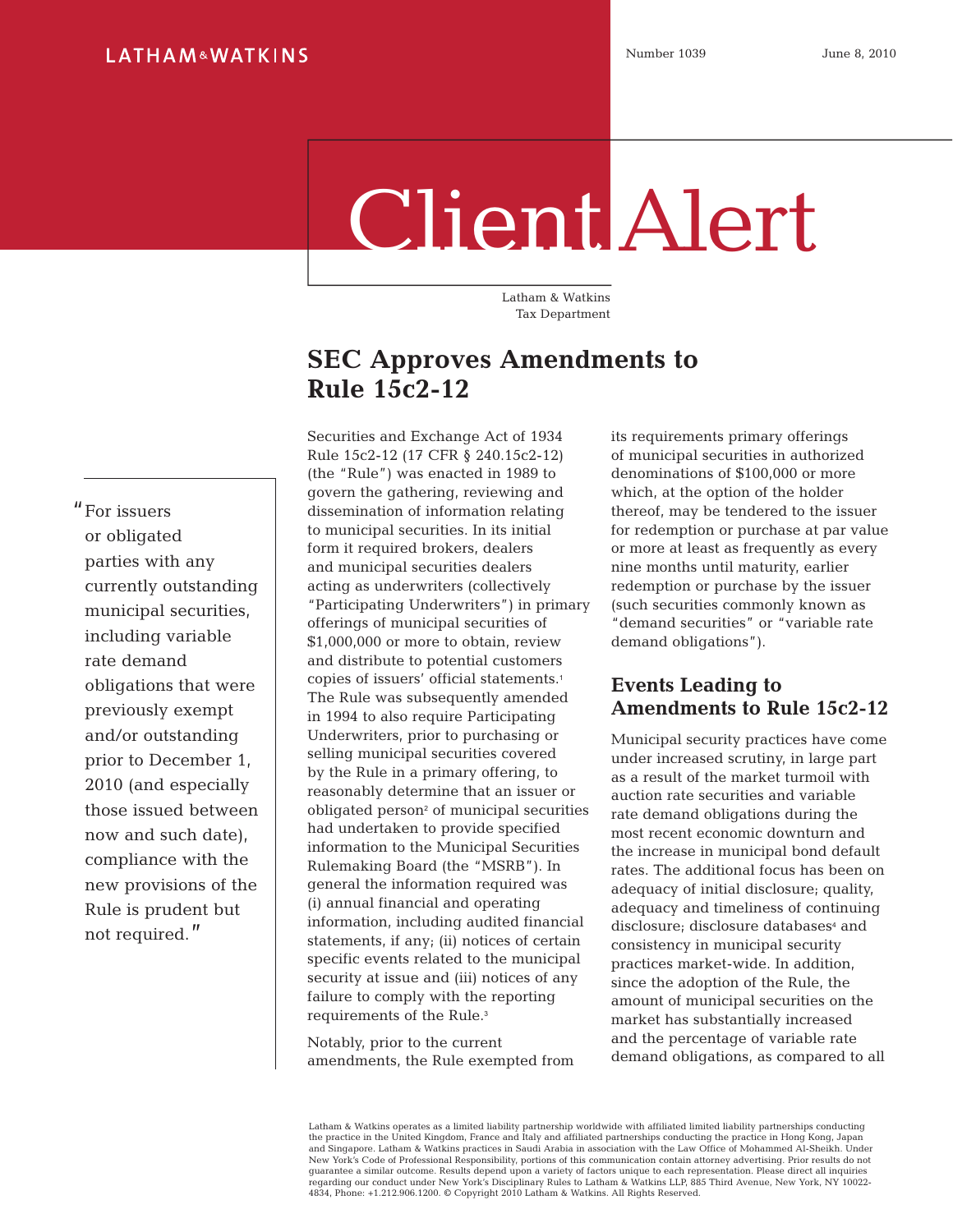municipal securities, in the municipal markets has almost tripled. Pressure from large municipal security investors, the increased focus on transparency in market disclosure and the desire for additional initial and ongoing disclosure in the municipal markets sparked discussion about amending the Rule to include continuing disclosure obligations for variable rate demand obligations, shorter timelines for reporting various events and an expanded list of enumerated events required to be reported.

# **Summary of Amendments**

On May 26, 2010, the Securities and Exchange Commission (the "SEC") officially approved amendments to the Rule5 relating to municipal securities disclosure, such approval coming after a lengthy comment and consideration process regarding the proposed amendments to the Rule published on July 24, 2009.<sup>6</sup> The resulting changes to the Rule will become effective and apply to primary offerings occurring on or after December 1, 2010 (the "Effective Date").<sup>7</sup> On or after the Effective Date, Participating Underwriters, in addition to the previously imposed requirements of the Rule, must, prior to purchasing or selling municipal securities in a primary offering:

- 1. Reasonably determine that in the context of a primary offering of *variable rate demand obligations* (in addition to those municipal securities currently subject to the Rule), an issuer or an obligated person has undertaken in a written agreement to provide specified information to the MSRB in an electronic format as prescribed by the MSRB.
- 2. Require that the occurrence of the following events be disclosed to the MSRB, *regardless of whether such events are determined to be material*8:
	- Principal and interest payment delinquencies
- Unscheduled draws on debt service reserves reflecting financial difficulties
- Unscheduled draws on credit enhancement reflecting financial difficulties
- Substitution of credit or liquidity providers, or their failure to perform
- Adverse tax opinions
- Defeasances
- Rating changes
- 3. Require that the following *additional*  events be disclosed to the MSRB9:
	- Issuance by the Internal Revenue Service of proposed or final determinations of taxability, Notices of Proposed Issue (IRS Form 5701- TEB) or other material notices or determinations with respect to tax status of the municipal securities
	- Tender offers
	- Bankruptcy, insolvency, receivership or similar event of the issuer or obligated person;
	- Consummation of a merger, consolidation, or acquisition, or the sale of all or substantially all of the assets of an obligated person (other than in the ordinary course of business), or entry into or termination of a definitive agreement relating to the foregoing, if material
	- Appointment of a successor or additional trustee or the change of a name of a trustee, if material
- 4. Require that notice of all the enumerated events be filed *within 10 business days after the occurrence of the event*.<sup>10</sup>

The complete text of the Rule, as amended and marked to show such amendments, is attached hereto.

# **What Does This Mean for You?**

• Technically, for currently outstanding municipal securities, including any variable rate demand obligations,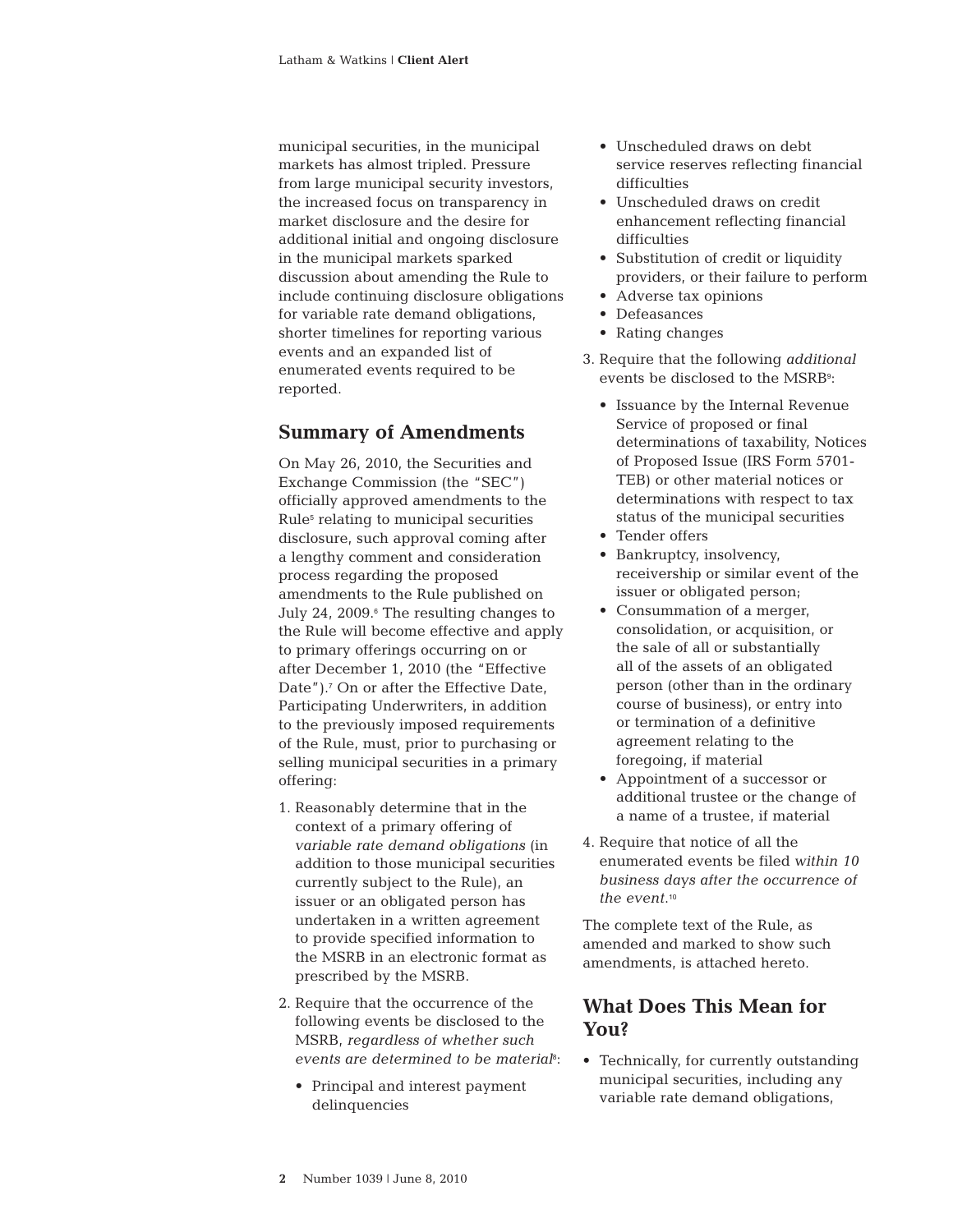or any municipal security issued prior to the Effective Date, there are no additional requirements unless any remarketing of a variable rate demand obligation is deemed to be a primary offering in the future.<sup>11</sup>

- For issuers or obligated parties issuing variable rate demand obligations, fixed rate securities or any other municipal security not exempt from the continuing disclosure requirements of the Rule on or after the Effective Date: (i) continuing disclosure agreements will now be required; (ii) those agreements will require disclosure of various enumerated events (discussed above), in some cases regardless of materiality, within ten (10) business days of their occurrence and (iii) those agreements (or related bond documents) will now most likely allocate responsibility for monitoring the events enumerated under the Rule that require disclosure to ensure that they are reported within the 10-day period.<sup>12</sup>
- For issuers or obligated parties with any currently outstanding municipal securities, including variable rate demand obligations that were previously exempt and/or outstanding prior to the Effective Date (and especially those issued between now and such date), compliance with the new provisions of the Rule is prudent but not required. If a municipal security issuer or conduit borrower is already providing continuing disclosure in accordance with the Rule prior to the Effective Date, the additional reporting and monitoring requirements for the occurrence of those enumerated events described above and/or the provision of the reports such issuer or conduit borrower may already be generating for fixed rate municipal securities to variable rate demand obligation holders should not add much additional burden.

### **Endnotes**

- 1 17 CFR 240.15c2-12.
- <sup>2</sup> The term "obligated person" means "any person, including an issuer of municipal securities, who is either generally or through an enterprise, fund, or account of such person committed by contract or other arrangement to support payment of all, or part of the obligations of the municipal securities to be sold in the Offering (other than providers of municipal bond insurance, letters of credit, or other liquidity facilities)." *See* 17 CFR 240.15c2-12(f)(10).
- $3$  17 CFR 240.15c2-12(b)(5)(i)(C) and (D).
- <sup>4</sup> The Electronic Municipal Market Access ("EMMA") functions as the MSRB's comprehensive, centralized online source for free access to municipal market disclosures and market data. Since July 1, 2009, issuers or obligated parties are required to electronically file their continuing disclosure documents and related information with EMMA. The MSRB is currently considering additional proposals and comments thereto that would amend the EMMA primary market disclosure service to permit issuers and their designated agents to make voluntary submissions of their primary market disclosure documents. *See* SEC. Rel. Nos. 34-62182 and 34-6183.
- 5 SEC Rel. No. 34-62184.
- SEC Rel. No. 34-60332.
- The amended Rule still exempts primary offerings of demand securities from all of the provisions of the Rule except those relating to obligations pursuant to paragraph (b)(5) and (c). Compliance with such sections of the amended Rule will be required for any primary offering of demand securities (including any remarketing that is a primary offering) occurring on or after the Effective Date. Remarketing of municipal securities that are outstanding in the form of demand securities on the day preceding the Effective Date and that continuously have remained outstanding in the form of demand securities will not be subject to the Rule. *See* 17 CFR 240.15c2-12(d)(5) of amended Rule.
- 8 17 CFR 240.15c2-12(b)(5)(i)(C). We note that notice of the following events must still be provided to the MSRB, but only if determined to be material (as required under the Rule prior to the amendments): non-payment related defaults; modification to rights of security holders; release, substitution or sale of property securing repayment of the securities and bond calls.

<sup>9</sup> *Id*.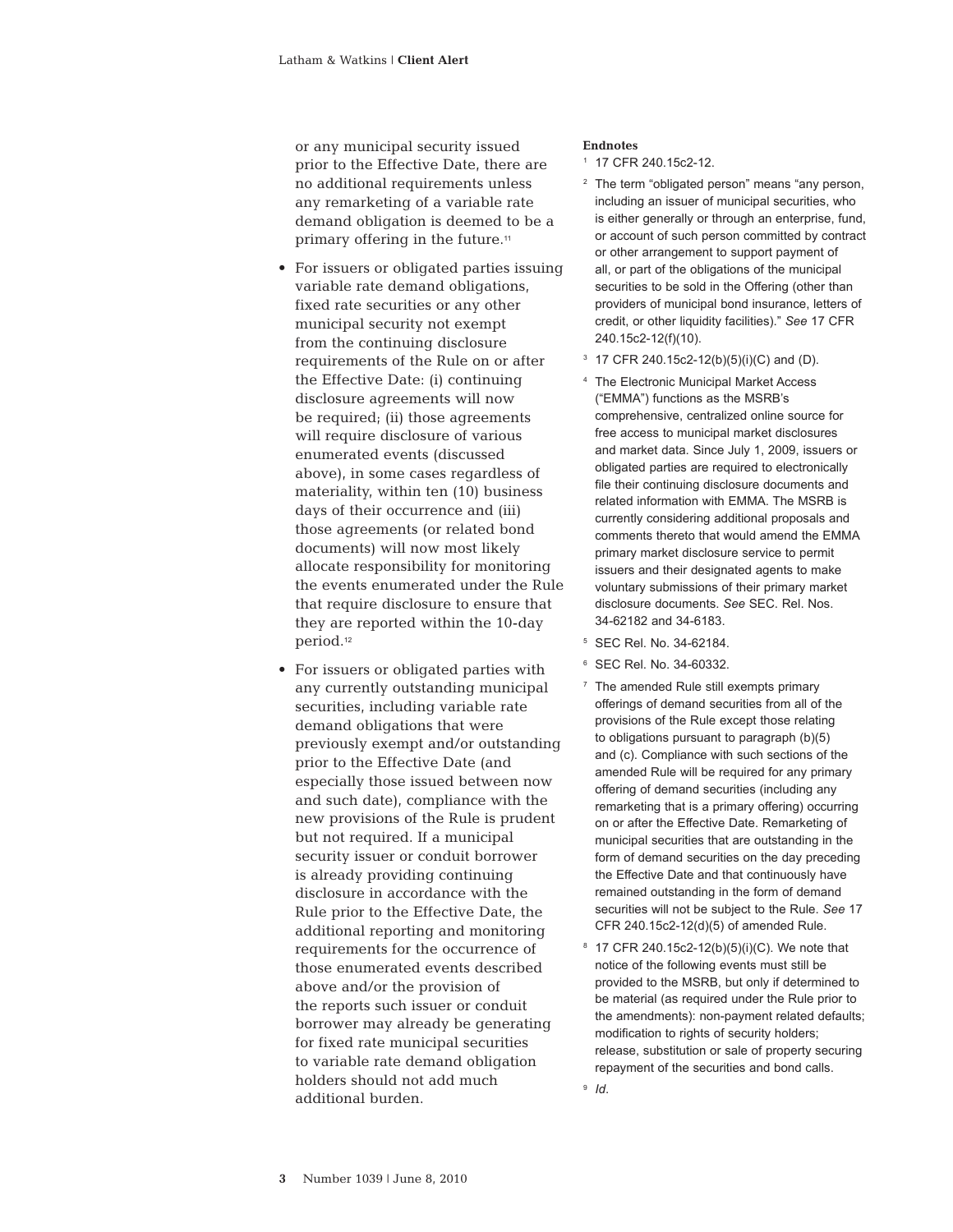- <sup>10</sup> *Id*. We note that the enumerated events referenced, and which are subject to the new time limit for reporting, include all those listed in Sections 2 and 3 above, as well as those listed in footnote 8 above.
- <sup>11</sup> "Primary Offering" means an offering of municipal securities directly or indirectly by or on behalf of an issuer of such securities, including any remarketing of municipal securities that (i) is accompanied by a change in the authorized denominations of such securities from \$100,000 or more to less than \$100,000 or (ii) is accompanied by a change in the period during which such securities may be tendered to an issuer for redemption or purchase from a period of nine months or less to a period of more than nine months.
- <sup>12</sup> We note that in the past there has been a struggle to allocate responsibility between the parties for monitoring certain events such as ratings changes or non-payment related defaults because in some instances the occurrence of such events is not known to the party required to report the same; however, there will now be a burden to monitor and track such events and additional notice requirements will have to be built into the bond documents to make sure that the issuer or obligated person required to report such events is aware of them immediately.

If you have any questions about this *Client Alert*, please contact one of the authors listed below or the Latham attorney with whom you normally consult:

### **Ursula Hyman**

+1.213.891.7906 ursula.hyman@lw.com Los Angeles

## **Anna Rienhardt**

+1.213.891.7839 anna.rienhardt@lw.com Los Angeles

### **Lindsey Levine**

+1.213.891.7697 lindsey.levine@lw.com Los Angeles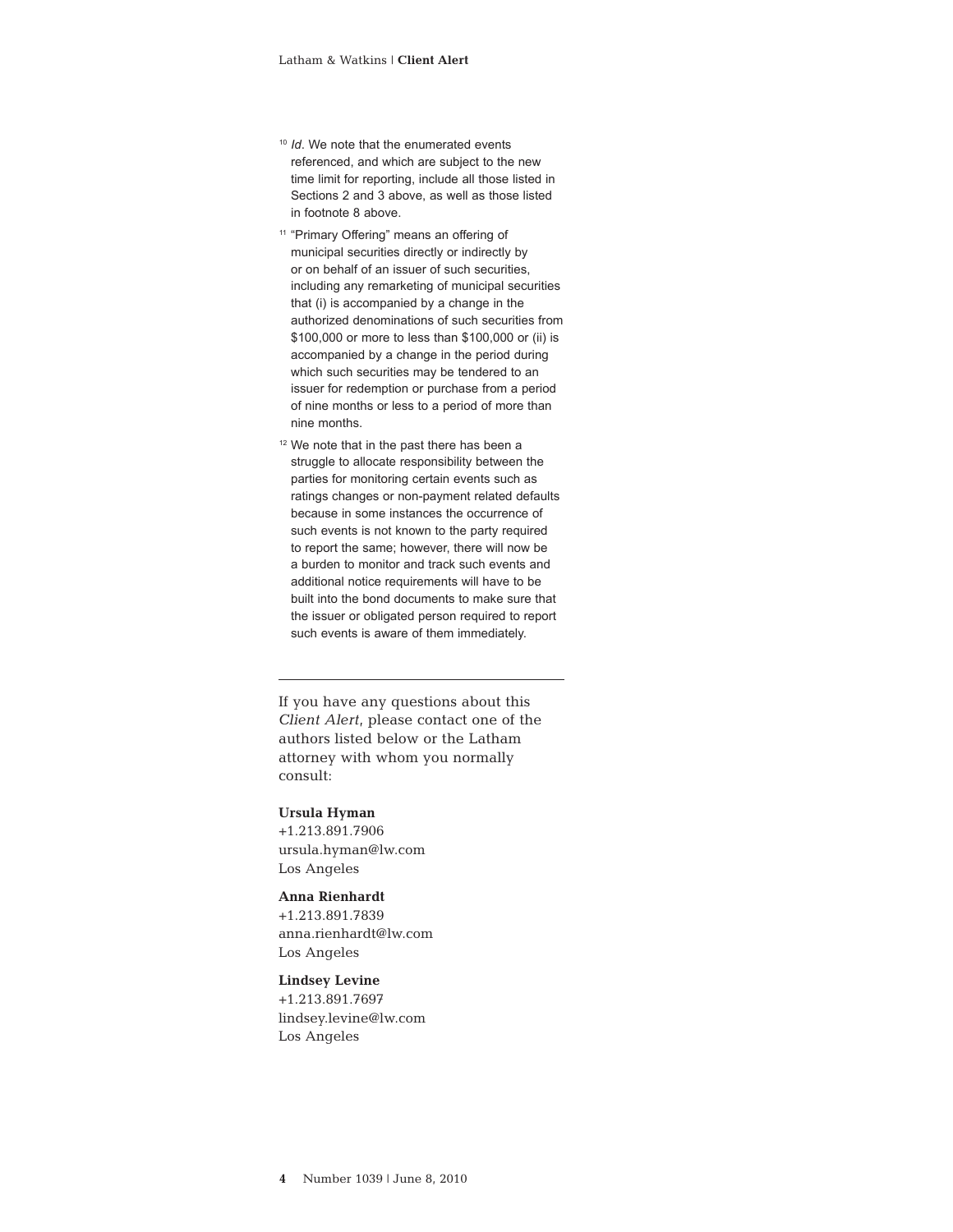# **CFR Title 17: Commodity and Securities Exchanges**

PART 240-GENERAL RULES AND REGULATIONS, SECURITIES EXCHANGE ACT OF 1934 Rules Relating to Over-the-Counter Markets

# § 240.15c2-12 Municipal securities disclosure.

Preliminary Note: For a discussion of disclosure obligations relating to municipal securities, issuers, brokers, dealers, and municipal securities dealers should refer to Securities Act Release No. 7049, Securities Exchange Act Release No. 33741, FR-42 (March 9, 1994). For a discussion of the obligations of underwriters to have a reasonable basis for recommending municipal securities, brokers, dealers, and municipal securities dealers should refer to Securities Exchange Act Release No. 26100 (Sept. 22, 1988) and Securities Exchange Act Release No. 26985 (June 28, 1989).

(a) General. As a means reasonably designed to prevent fraudulent, deceptive, or manipulative acts or practices, it shall be unlawful for any broker, dealer, or municipal securities dealer (a "Participating Underwriter" when used in connection with an Offering) to act as an underwriter in a primary offering of municipal securities with an aggregate principal amount of  $$1,000,000$ or more (an "Offering") unless the Participating Underwriter complies with the requirements of this section or is exempted from the provisions of this section.

(b) Requirements. (1) Prior to the time the Participating Underwriter bids for, purchases, offers, or sells municipal securities in an Offering, the Participating Underwriter shall obtain and review an official statement that an issuer of such securities deems final as of its date, except for the omission of no more than the following information: The offering price(s), interest rate(s), selling compensation, aggregate principal amount, principal amount per maturity, delivery dates, any other terms or provisions required by an issuer of such securities to be specified in a competitive bid, ratings, other terms of the securities depending on such matters, and the identity of the underwriter(s).

(2) Except in competitively bid offerings, from the time the Participating Underwriter has reached an understanding with an issuer of municipal securities that it will become a Participating Underwriter in an Offering until a final official statement is available, the Participating Underwriter shall send no later than the next business day, by first-class mail or other equally prompt means, to any potential customer, on request, a single copy of the most recent preliminary official statement, if any.

(3) The Participating Underwriter shall contract with an issuer of municipal securities or its designated agent to receive, within seven business days after any final agreement to purchase, offer, or sell the municipal securities in an Offering and in sufficient time to accompany any confirmation that requests payment from any customer, copies of a final official statement in sufficient quantity to comply with paragraph (b)(4) of this rule and the rules of the Municipal Securities Rulemaking Board.

 $(4)$  From the time the final official statement becomes available until the earlier of  $-$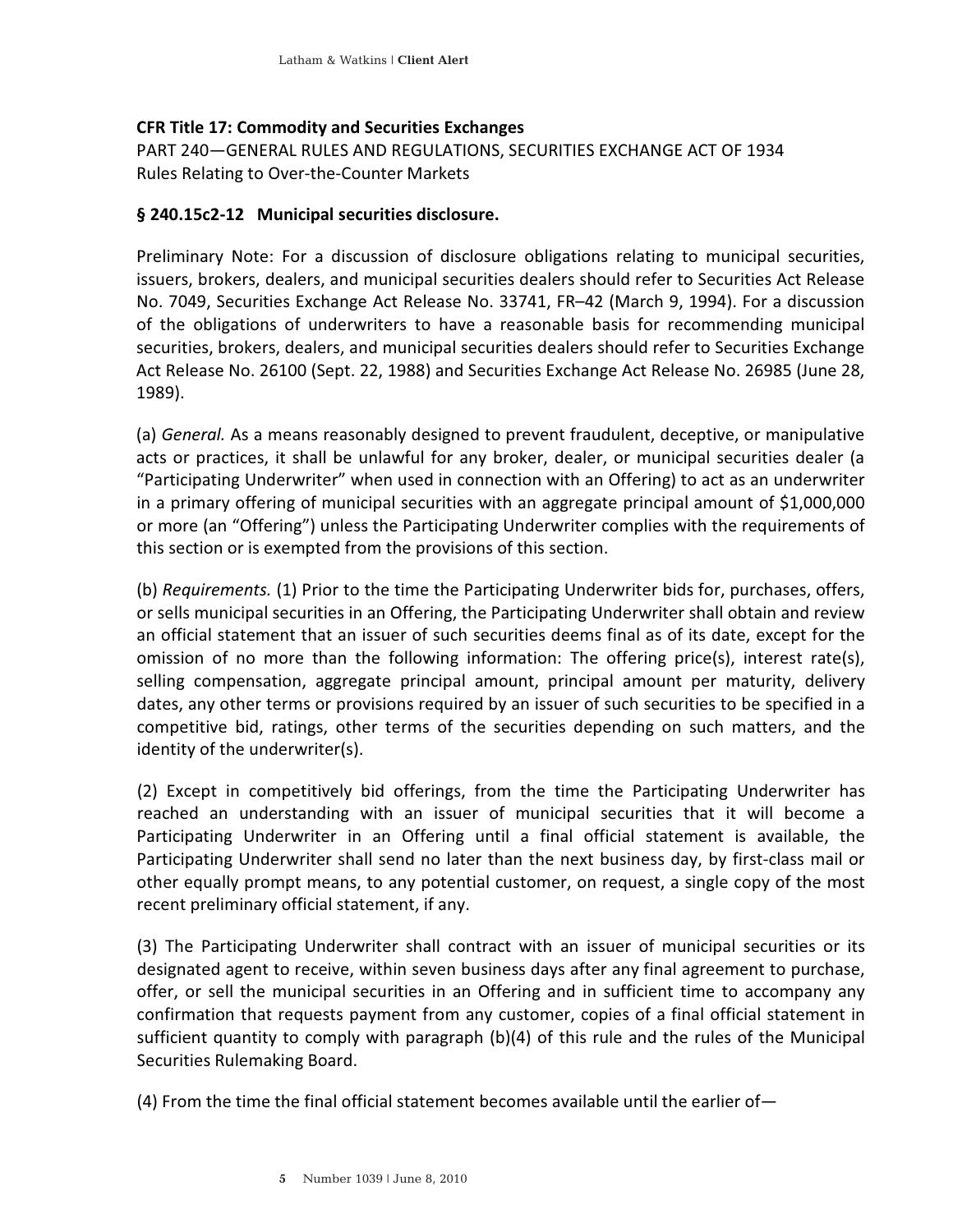(i) Ninety days from the end of the underwriting period or

(ii) The time when the official statement is available to any person from the Municipal Securities Rulemaking Board, but in no case less than twenty-five days following the end of the underwriting period, the Participating Underwriter in an Offering shall send no later than the next business day, by first-class mail or other equally prompt means, to any potential customer, on request, a single copy of the final official statement.

(5)(i) A Participating Underwriter shall not purchase or sell municipal securities in connection with an Offering unless the Participating Underwriter has reasonably determined that an issuer of municipal securities, or an obligated person for whom financial or operating data is presented in the final official statement has undertaken, either individually or in combination with other issuers of such municipal securities or obligated persons, in a written agreement or contract for the benefit of holders of such securities, to provide the following to the Municipal Securities Rulemaking Board in an electronic format as prescribed by the Municipal Securities Rulemaking Board, either directly or indirectly through an indenture trustee or a designated agent:

(A) Annual financial information for each obligated person for whom financial information or operating data is presented in the final official statement, or, for each obligated person meeting the objective criteria specified in the undertaking and used to select the obligated persons for whom financial information or operating data is presented in the final official statement, except that, in the case of pooled obligations, the undertaking shall specify such objective criteria;

(B) If not submitted as part of the annual financial information, then when and if available, audited financial statements for each obligated person covered by paragraph  $(b)(5)(i)(A)$  of this section;

(C) In a timely manner not in excess of ten business days after the occurrence of the event, notice of any of the following events with respect to the securities being offered in the Offering, if material:

- (1) Principal and interest payment delinquencies;
- (2) Non-payment related defaults, if material;
- (3) Unscheduled draws on debt service reserves reflecting financial difficulties;
- (4) Unscheduled draws on credit enhancements reflecting financial difficulties;
- (5) Substitution of credit or liquidity providers, or their failure to perform;

(6) Adverse tax opinions-or, the issuance by the Internal Revenue Service of proposed or final determinations of taxability, Notices of Proposed Issue (IRS Form 5701-TEB) or other material notices or determinations with respect to the tax status of the security, or other material events affecting the tax-exempt status of the security;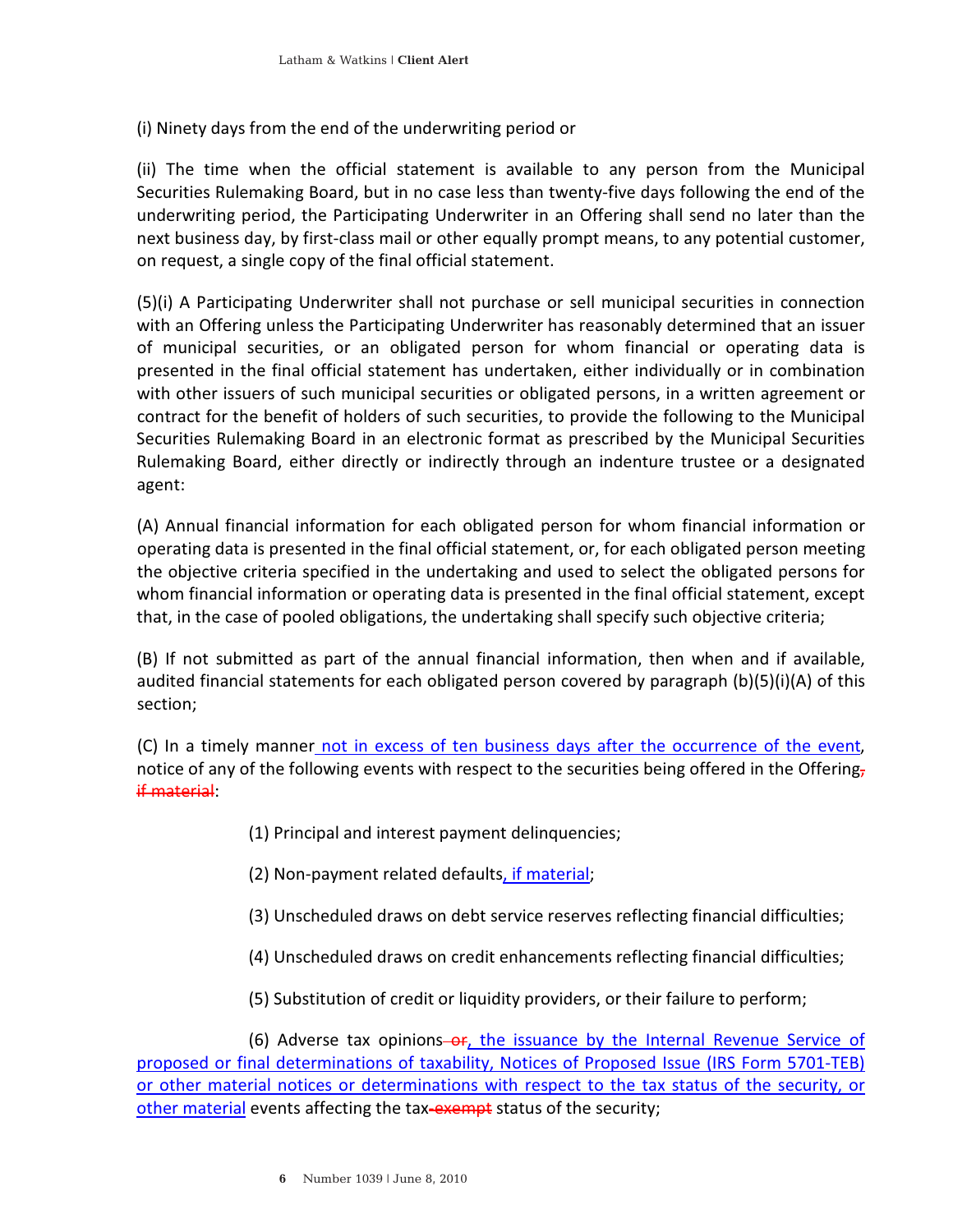(7) Modifications to rights of security holders, if material;

(8) Bond calls, if material, and tender offers;

(9) Defeasances;

(10) Release, substitution, or sale of property securing repayment of the securities, if material;

(11) Rating changes; and

(12) Bankruptcy, insolvency, receivership or similar event of the obligated person;

(13) The consummation of a merger, consolidation, or acquisition involving an obligated person or the sale of all or substantially all of the assets of the obligated person, other than in the ordinary course of business, the entry into a definitive agreement to undertake such an action or the termination of a definitive agreement relating to any such actions, other than pursuant to its terms, if material;

(14) Appointment of a successor or additional trustee or the change of name of a trustee, if material; and

(D) In a timely manner, notice of a failure of any person specified in paragraph  $(b)(5)(i)(A)$  of this section to provide required annual financial information, on or before the date specified in the written agreement or contract.

(ii) The written agreement or contract for the benefit of holders of such securities also shall identify each person for whom annual financial information and notices of material events will be provided, either by name or by the objective criteria used to select such persons, and, for each such person shall:

(A) Specify, in reasonable detail, the type of financial information and operating data to be provided as part of annual financial information;

(B) Specify, in reasonable detail, the accounting principles pursuant to which financial statements will be prepared, and whether the financial statements will be audited; and

(C) Specify the date on which the annual financial information for the preceding fiscal year will be provided.

(iii) Such written agreement or contract for the benefit of holders of such securities also may provide that the continuing obligation to provide annual financial information and notices of events may be terminated with respect to any obligated person, if and when such obligated person no longer remains an obligated person with respect to such municipal securities.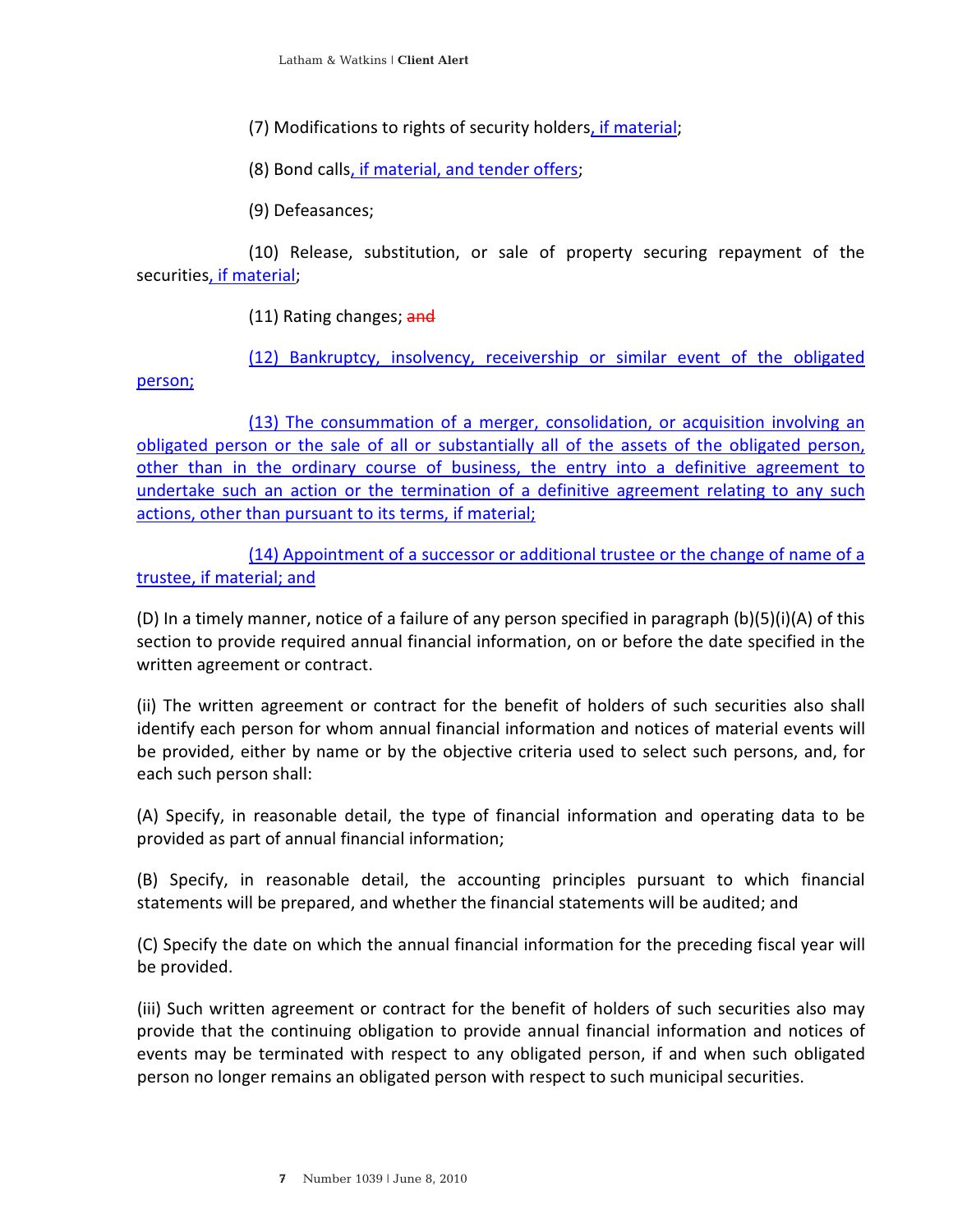(iv) Such written agreement or contract for the benefit of holders of such securities also shall provide that all documents provided to the Municipal Securities Rulemaking Board shall be accompanied by identifying information as prescribed by the Municipal Securities Rulemaking Board.

(c) Recommendations. As a means reasonably designed to prevent fraudulent, deceptive, or manipulative acts or practices, it shall be unlawful for any broker, dealer, or municipal securities dealer to recommend the purchase or sale of a municipal security unless such broker, dealer, or municipal securities dealer has procedures in place that provide reasonable assurance that it will receive prompt notice of any event disclosed pursuant to paragraph  $(b)(5)(i)(C)$ , paragraph  $(b)(5)(i)(D)$ , and paragraph  $(d)(2)(ii)(B)$  of this section with respect to that security.

(d) Exemptions. (1) This section shall not apply to a primary offering of municipal securities in authorized denominations of \$100,000 or more, if such securities:

(i) Are sold to no more than thirty-five persons each of whom the Participating Underwriter reasonably believes:

(A) Has such knowledge and experience in financial and business matters that it is capable of evaluating the merits and risks of the prospective investment; and

(B) Is not purchasing for more than one account or with a view to distributing the securities; or

(ii) Have a maturity of nine months or less.; or

(iii) At the option of the holder thereof may be tendered to an issuer of such securities or its designated agent for redemption or purchase at par value or more at least as frequently every nine months until maturity, earlier redemption, or purchase by an issuer or its designated <del>agent.</del>

(2) Paragraph (b)(5) of this section shall not apply to an Offering of municipal securities if, at such time as an issuer of such municipal securities delivers the securities to the Participating Underwriters:

(i) No obligated person will be an obligated person with respect to more than \$10,000,000 in aggregate amount of outstanding municipal securities, including the offered securities and excluding municipal securities that were offered in a transaction exempt from this section pursuant to paragraph (d)(1) of this section;

(ii) An issuer of municipal securities or obligated person has undertaken, either individually or in combination with other issuers of municipal securities or obligated persons, in a written agreement or contract for the benefit of holders of such municipal securities, to provide the following to the Municipal Securities Rulemaking Board in an electronic format as prescribed by the Municipal Securities Rulemaking Board: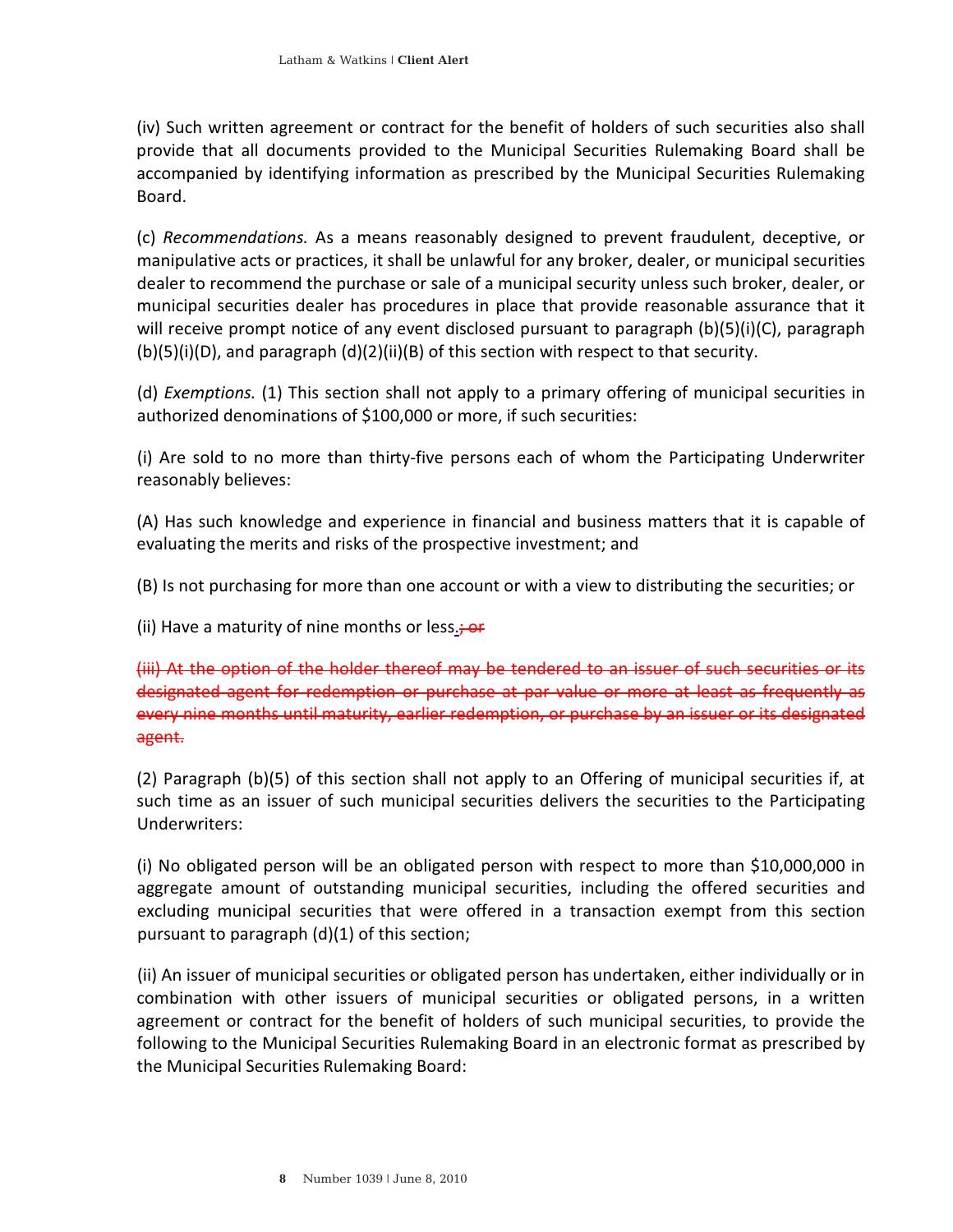(A) At least annually, financial information or operating data regarding each obligated person for which financial information or operating data is presented in the final official statement, as specified in the undertaking, which financial information and operating data shall include, at a minimum, that financial information and operating data which is customarily prepared by such obligated person and is publicly available; and

(B) In a timely manner not in excess of ten business days after the occurrence of the event, notice of events specified in paragraph  $(b)(5)(i)(C)$  of this section with respect to the securities that are the subject of the Offering, if material; and

(C) Such written agreement or contract for the benefit of holders of such securities also shall provide that all documents provided to the Municipal Securities Rulemaking Board shall be accompanied by identifying information as prescribed by the Municipal Securities Rulemaking Board; and

(iii) The final official statement identifies by name, address, and telephone number the persons from which the foregoing information, data, and notices can be obtained.

(3) The provisions of paragraph (b)(5) of this section, other than paragraph (b)(5)(i)(C) of this section, shall not apply to an Offering of municipal securities, if such municipal securities have a stated maturity of 18 months or less.

(4) The provisions of paragraph (c) of this section shall not apply to municipal securities:

(i) Sold in an Offering to which paragraph (b)(5) of this section did not apply, other than Offerings exempt under paragraph (d)(2)(ii) of this section; or

(ii) Sold in an Offering exempt from this section under paragraph  $(d)(1)$  of this section.

(5) With the exception of paragraphs  $(b)(1) - (4)$ , this section shall apply to a primary offering of municipal securities in authorized denominations of \$100,000 or more if such securities may, at the option of the holder thereof, be tendered to an issuer of such securities or its designated agent for redemption or purchase at par value or more at least as frequently as every nine months until maturity, earlier redemption, or purchase by an issuer or its designated agent; provided, however, that paragraphs (b)(5) and (c) shall not apply to such securities outstanding on November 30, 2010 for so long as they continuously remain in authorized denominations of \$100,000 or more and may, at the option of the holder thereof, be tendered to an issuer of such securities or its designated agent for redemption or purchase at par value or more at least as frequently as every nine months until maturity, earlier redemption, or purchase by an issuer or its designated agent.

(e) Exemptive authority. The Commission, upon written request, or upon its own motion, may exempt any broker, dealer, or municipal securities dealer, whether acting in the capacity of a Participating Underwriter or otherwise, that is a participant in a transaction or class of transactions from any requirement of this section, either unconditionally or on specified terms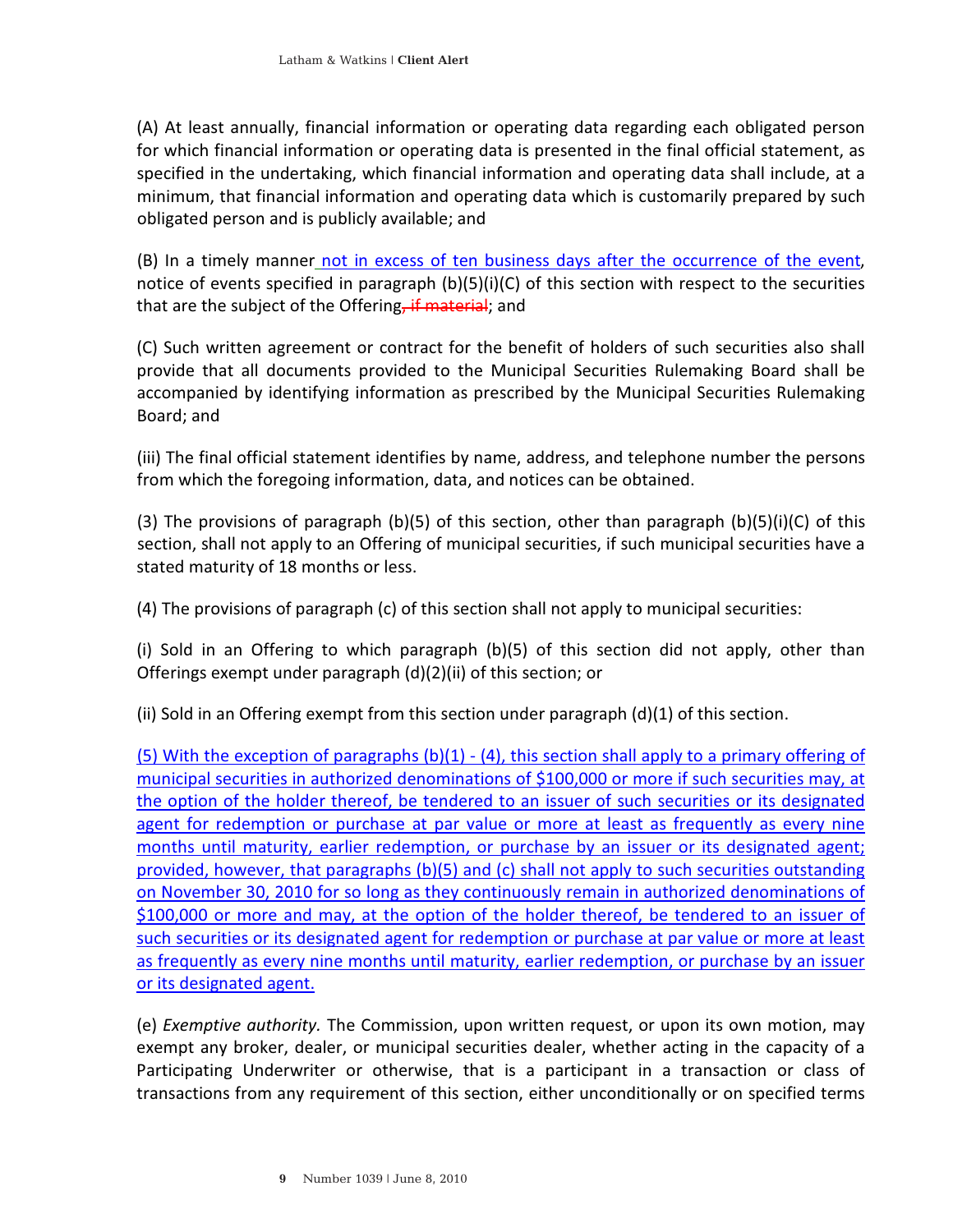and conditions, if the Commission determines that such an exemption is consistent with the public interest and the protection of investors.

(f) Definitions. For the purposes of this rule-(1) The term authorized denominations of \$100,000 or more means municipal securities with a principal amount of \$100,000 or more and with restrictions that prevent the sale or transfer of such securities in principal amounts of less than \$100,000 other than through a primary offering; except that, for municipal securities with an original issue discount of 10 percent or more, the term means municipal securities with a minimum purchase price of \$100,000 or more and with restrictions that prevent the sale or transfer of such securities, in principal amounts that are less than the original principal amount at the time of the primary offering, other than through a primary offering.

(2) The term end of the underwriting period means the later of such time as

(i) The issuer of municipal securities delivers the securities to the Participating Underwriters or

(ii) The Participating Underwriter does not retain, directly or as a member or an underwriting syndicate, an unsold balance of the securities for sale to the public.

(3) The term *final official statement* means a document or set of documents prepared by an issuer of municipal securities or its representatives that is complete as of the date delivered to the Participating Underwriter(s) and that sets forth information concerning the terms of the proposed issue of securities; information, including financial information or operating data, concerning such issuers of municipal securities and those other entities, enterprises, funds, accounts, and other persons material to an evaluation of the Offering; and a description of the undertakings to be provided pursuant to paragraph  $(b)(5)(i)$ , paragraph  $(d)(2)(ii)$ , and paragraph  $(d)(2)(iii)$  of this section, if applicable, and of any instances in the previous five years in which each person specified pursuant to paragraph (b)(5)(ii) of this section failed to comply, in all material respects, with any previous undertakings in a written contract or agreement specified in paragraph (b)(5)(i) of this section. Financial information or operating data may be set forth in the document or set of documents, or may be included by specific reference to documents available to the public on the Municipal Securities Rulemaking Board's Internet Web site or filed with the Commission.

(4) The term *issuer of municipal securities* means the governmental issuer specified in section  $3(a)(29)$  of the Act and the issuer of any separate security, including a sepatate security as defined in rule 3b-5(a) under the Act.

(5) The term *potential customer* means (i) Any person contacted by the Participating Underwriter concerning the purchase of municipal securities that are intended to be offered or have been sold in an offering, (ii) Any person who has expressed an interest to the Participating Underwriter in possibly purchasing such municipal securities, and (iii) Any person who has a customer account with the Participating Underwriter.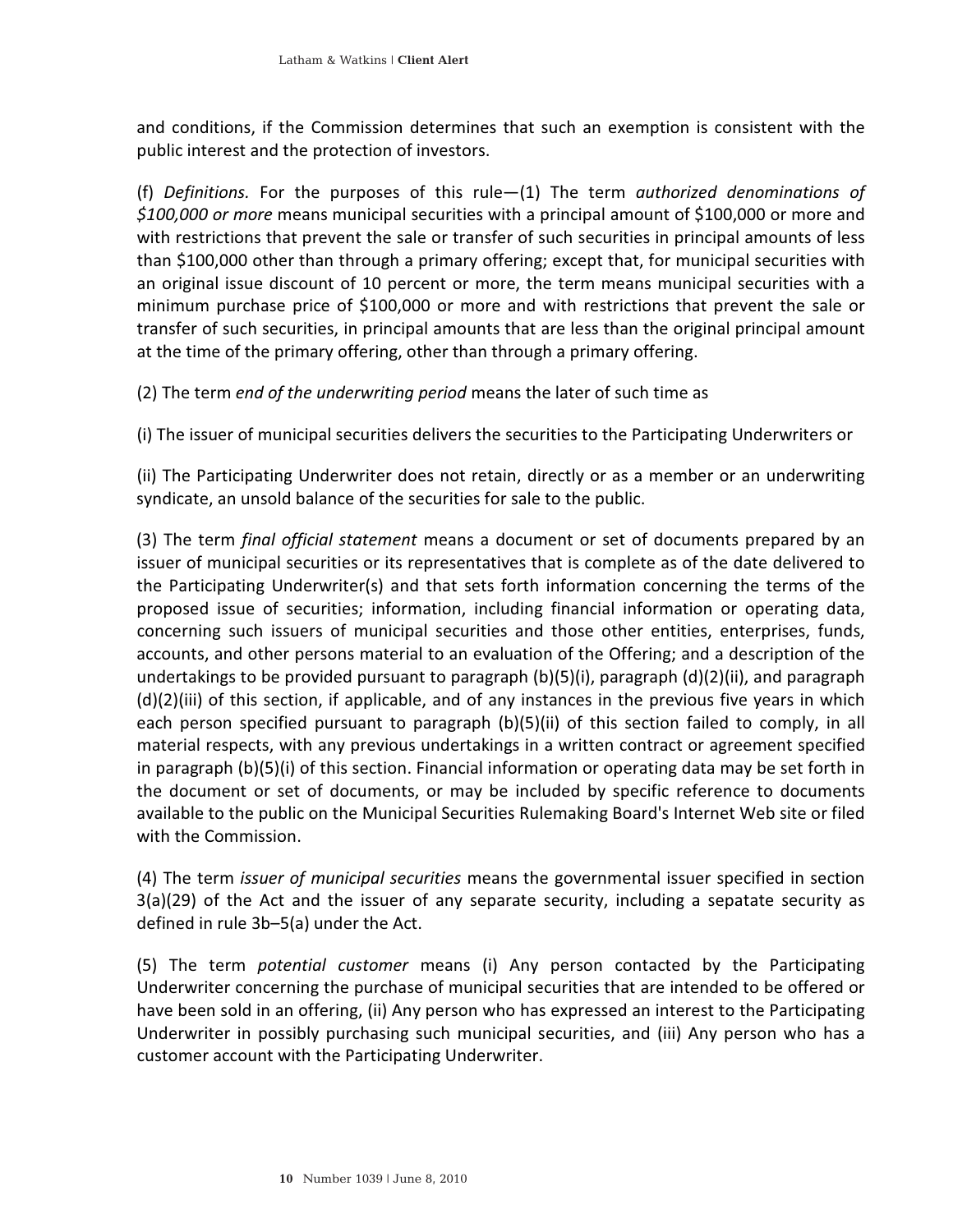(6) The term *preliminary official statement* means an official statement prepared by or for an issuer of municipal securities for dissemination to potential customers prior to the availability of the final official statement.

(7) The term *primary offering* means an offering of municipal securities directly or indirectly by or on behalf of an issuer of such securities, including any remarketing of municipal securities.

(i) That is accompanied by a change in the authorized denomination of such securities from \$100,000 or more to less than \$100,000, or

(ii) That is accompanied by a change in the period during which such securities may be tendered to an issuer of such securities or its designated agent for redemption or purchase from a period of nine months or less to a period of more than nine months.

(8) The term underwriter means any person who has purchased from an issuer of municipal securities with a view to, or offers or sells for an issuer of municipal securities in connection with, the offering of any municipal security, or participates or has a direct or indirect participation in any such undertaking, or participates or has a participation in the direct or indirect underwriting of any such undertaking; except, that such term shall not include a person whose interest is limited to a commission, concession, or allowance from an underwriter, broker, dealer, or municipal securities dealer not in excess of the usual and customary distributors' or sellers' commission, concession, or allowance.

(9) The term *annual financial information* means financial information or operating data, provided at least annually, of the type included in the final official statement with respect to an obligated person, or in the case where no financial information or operating data was provided in the final official statement with respect to such obligated person, of the type included in the final official statement with respect to those obligated persons that meet the objective criteria applied to select the persons for which financial information or operating data will be provided on an annual basis. Financial information or operating data may be set forth in the document or set of documents, or may be included by specific reference to documents available to the public on the Municipal Securities Rulemaking Board's Internet Web site or filed with the Commission.

(10) The term obligated person means any person, including an issuer of municipal securities, who is either generally or through an enterprise, fund, or account of such person committed by contract or other arrangement to support payment of all, or part of the obligations on the municipal securities to be sold in the Offering (other than providers of municipal bond insurance, letters of credit, or other liquidity facilities).

(g) Transitional provision. If on July 28, 1989, a Participating Underwriter was contractually committed to act as underwriter in an Offering of municipal securities originally issued before July 29, 1989, the requirements of paragraphs (b)(3) and (b)(4) shall not apply to the Participating Underwriter in connection with such an Offering. Paragraph (b)(5) of this section shall not apply to a Participating Underwriter that has contractually committed to act as an underwriter in an Offering of municipal securities before July 3, 1995; except that paragraph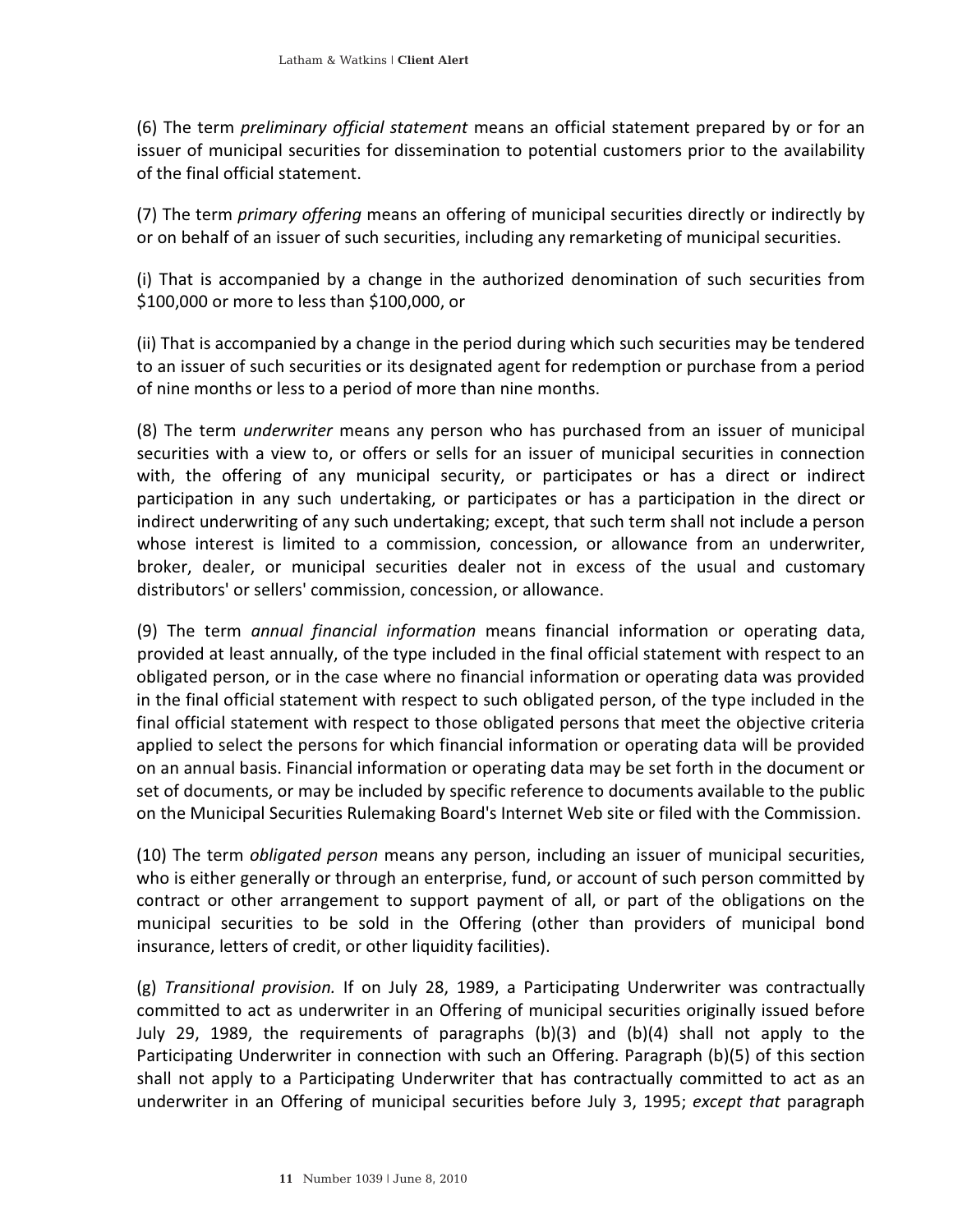(b)(5)(i)(A) and paragraph (b)(5)(i)(B) shall not apply with respect to fiscal years ending prior to January 1, 1996. Paragraph (c) shall become effective on January 1, 1996. Paragraph (d)(2)(ii) and paragraph (d)(2)(iii) of this section shall not apply to an Offering of municipal securities commencing prior to January 1, 1996.